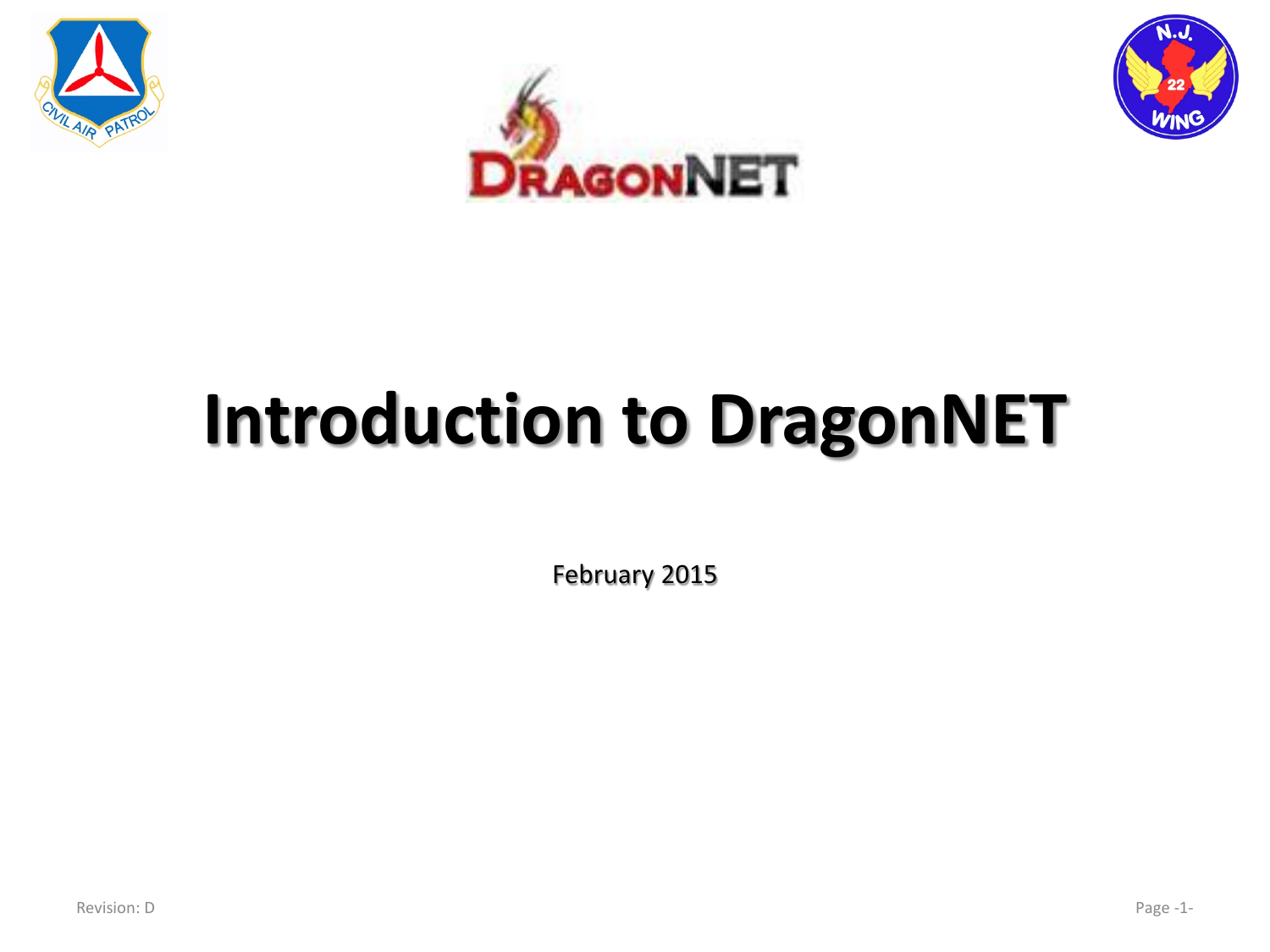

# **What is DragonNET?**



- DragonNET is a web-based portal and application suite powered by Google
	- Provides Gmail to our wing
	- Google calendar
	- File sharing
	- Instant messaging

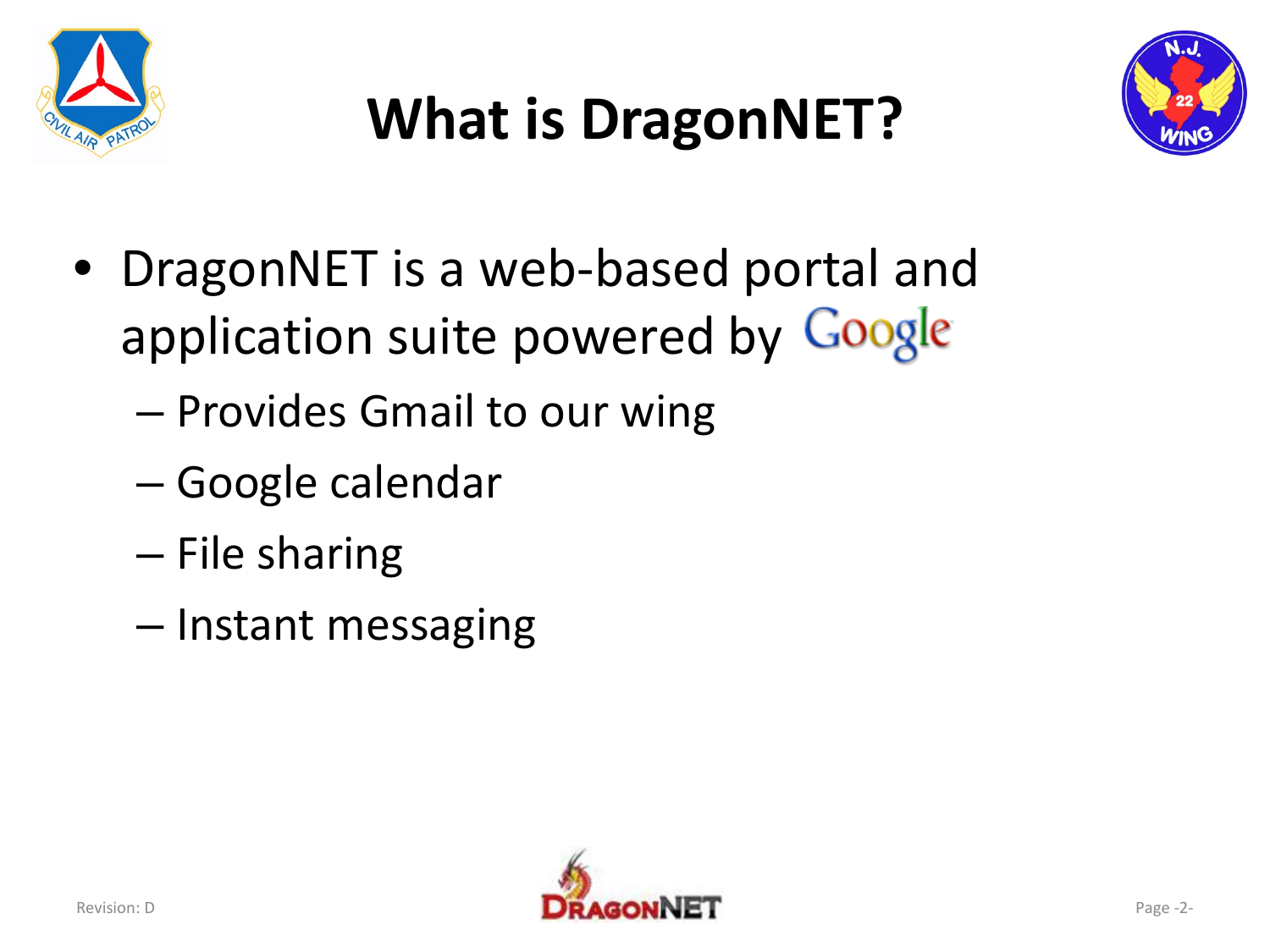



- DragonNET makes it easier for members to communicate , share and preserve important "corporate knowledge"
- Increases the professionalism of our appearance when we work with agencies outside CAP
- Allows access from any web connected PC
- Allows 24/7 access to files and applications
- **DragonNET and DragonMAIL are** *THE* **official electronic communications method for all CAP related business in NJ Wing**.

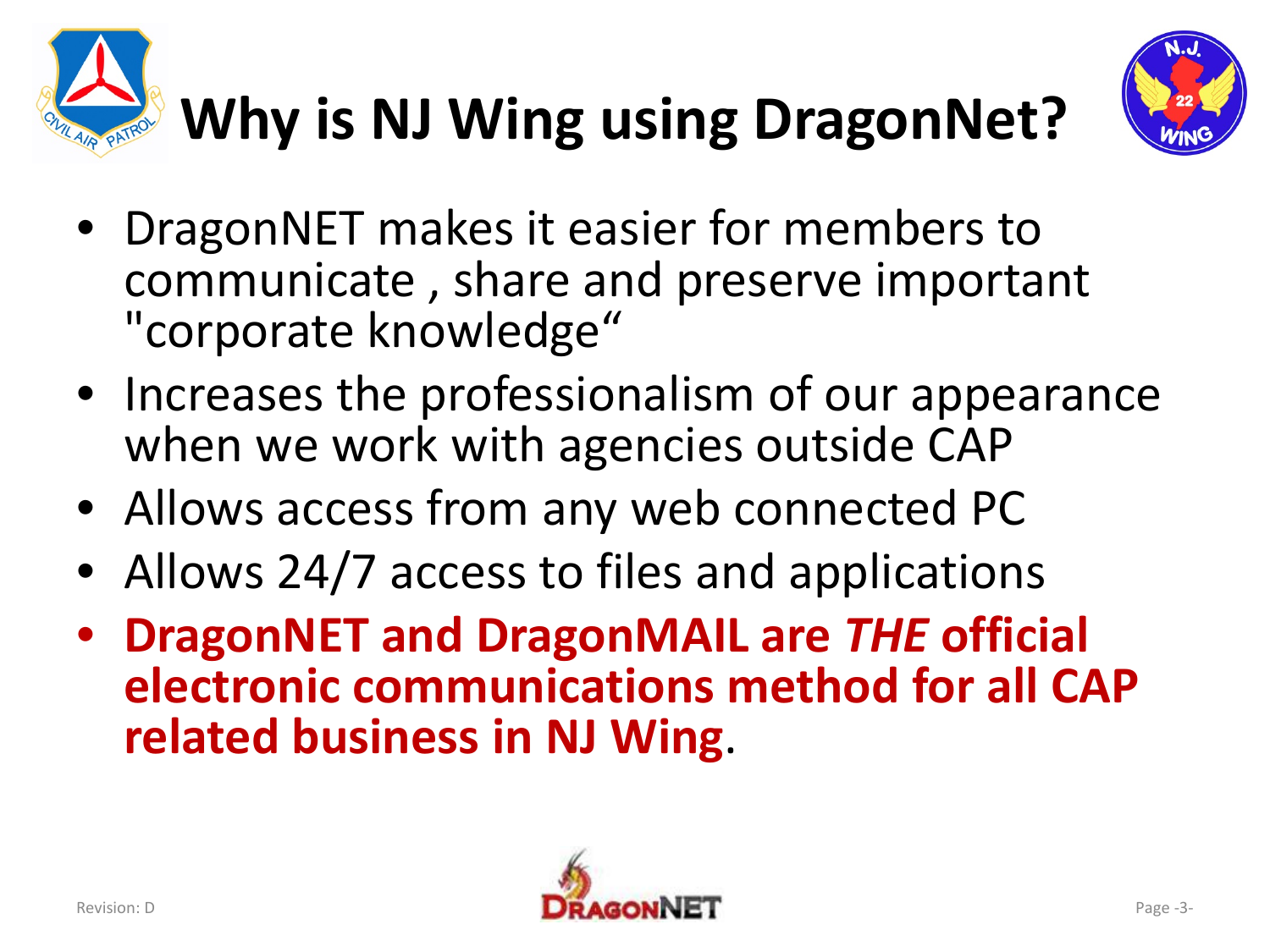





- Register on DragonNET
	- Every member of NJ Wing has an account already established for them. It only becomes active after registration.

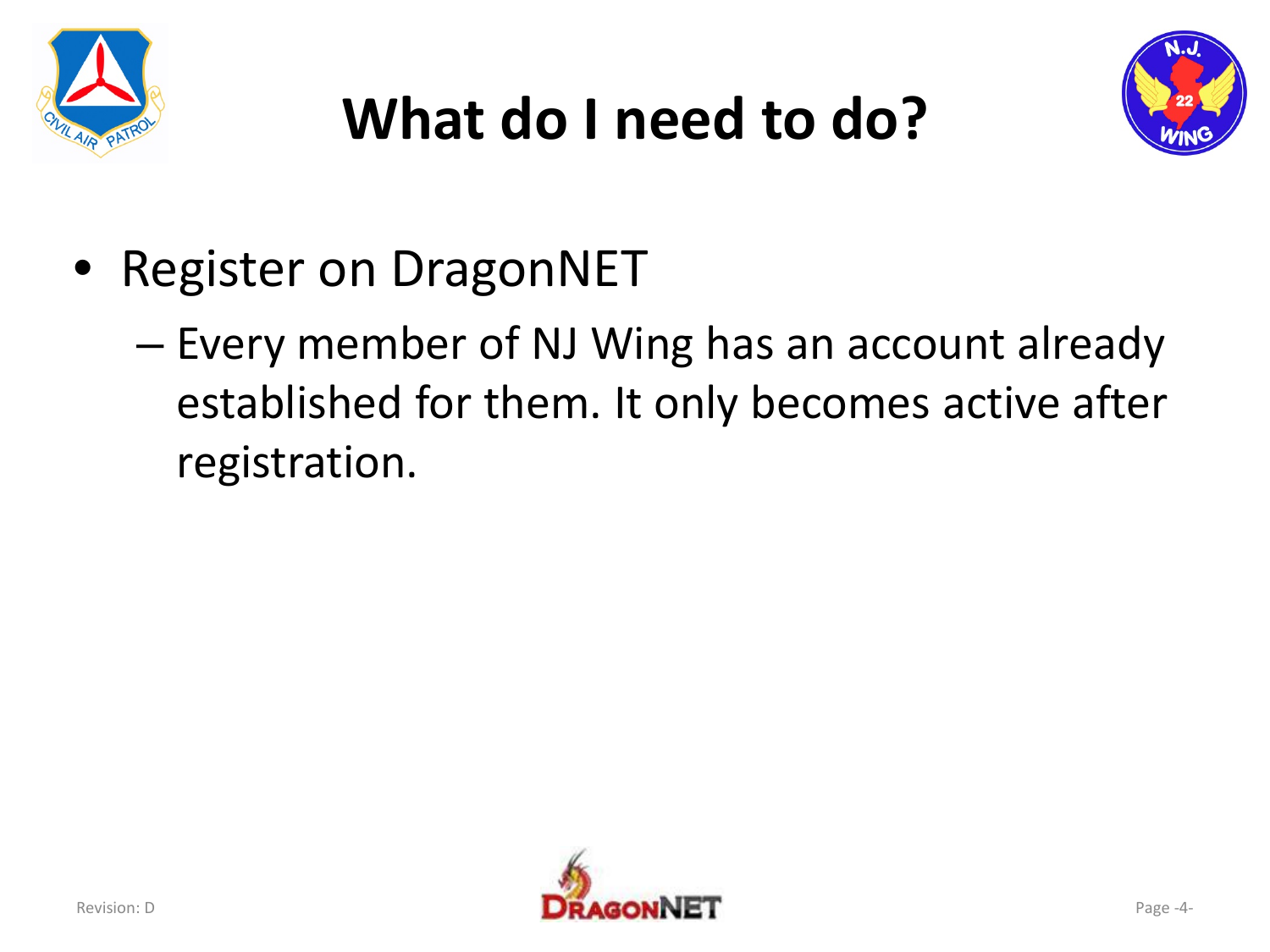

# **How do I register?**



- Go to http:// [njwgdragonnet.appspot.com](http://njwgdragonnet.appspot.com/)
- Your login is: *firstname.lastname*
- The names are the same as printed on your CAP ID card.
- In cases where there are two members with the same name, such as John Smith, the login depends on certain circumstances.
	- If it is a Senior Member and a cadet, the Senior Member will be *firstname.lastname* and the cadet will be *firstname.lastname2*
	- If it is two cadets or two Senior Members, the senior persons login is *firstname.lastname* and the junior persons login will be *firstname.lastname2*
- Your temporary password is your **njCAPID**. For example, **nj654321**. You will be required to change your password on the first login.

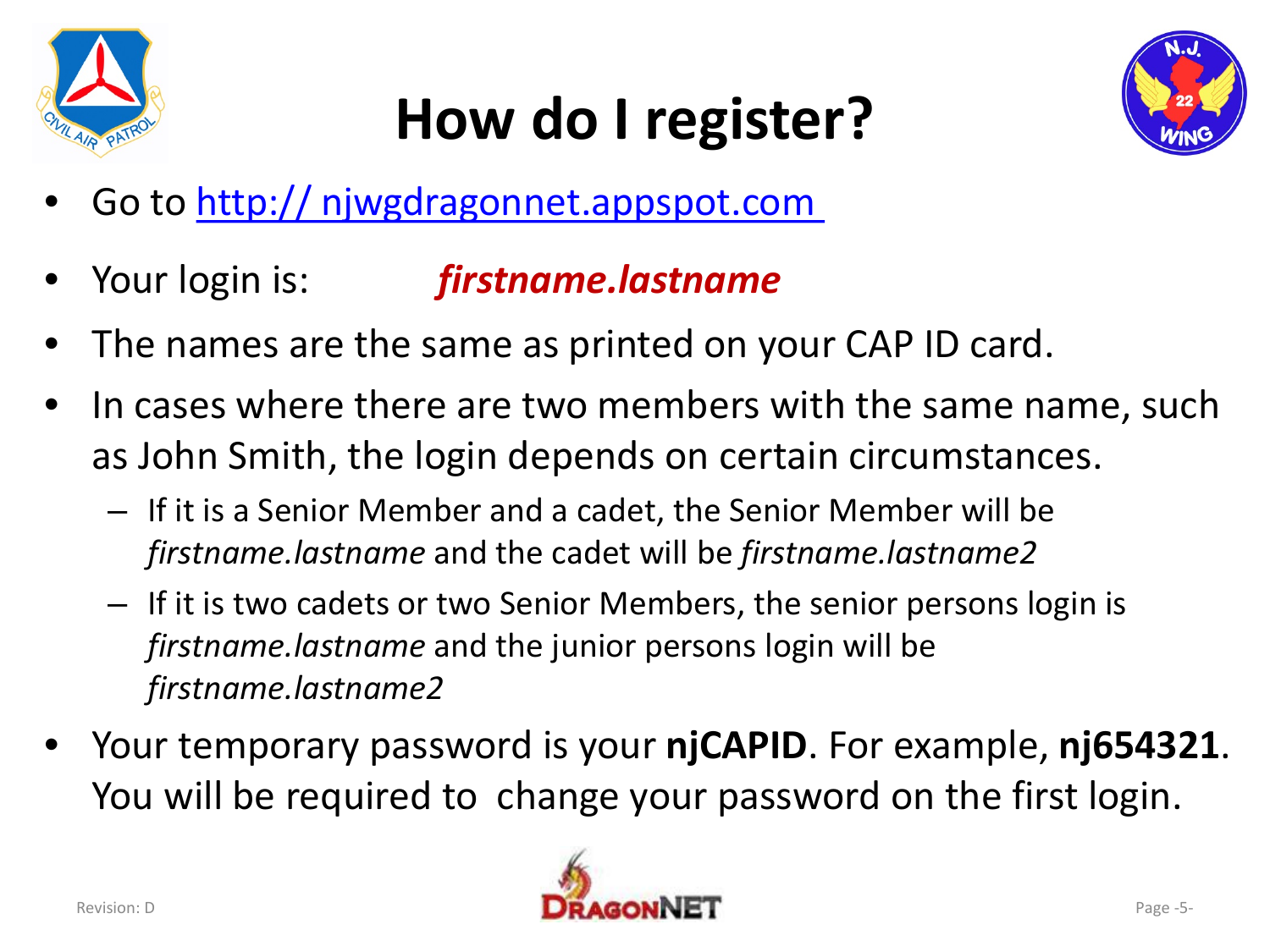





#### Go to the following URL: [https://njwgdragonnet.appspot.com](https://njwgdragonnet.appspot.com/)

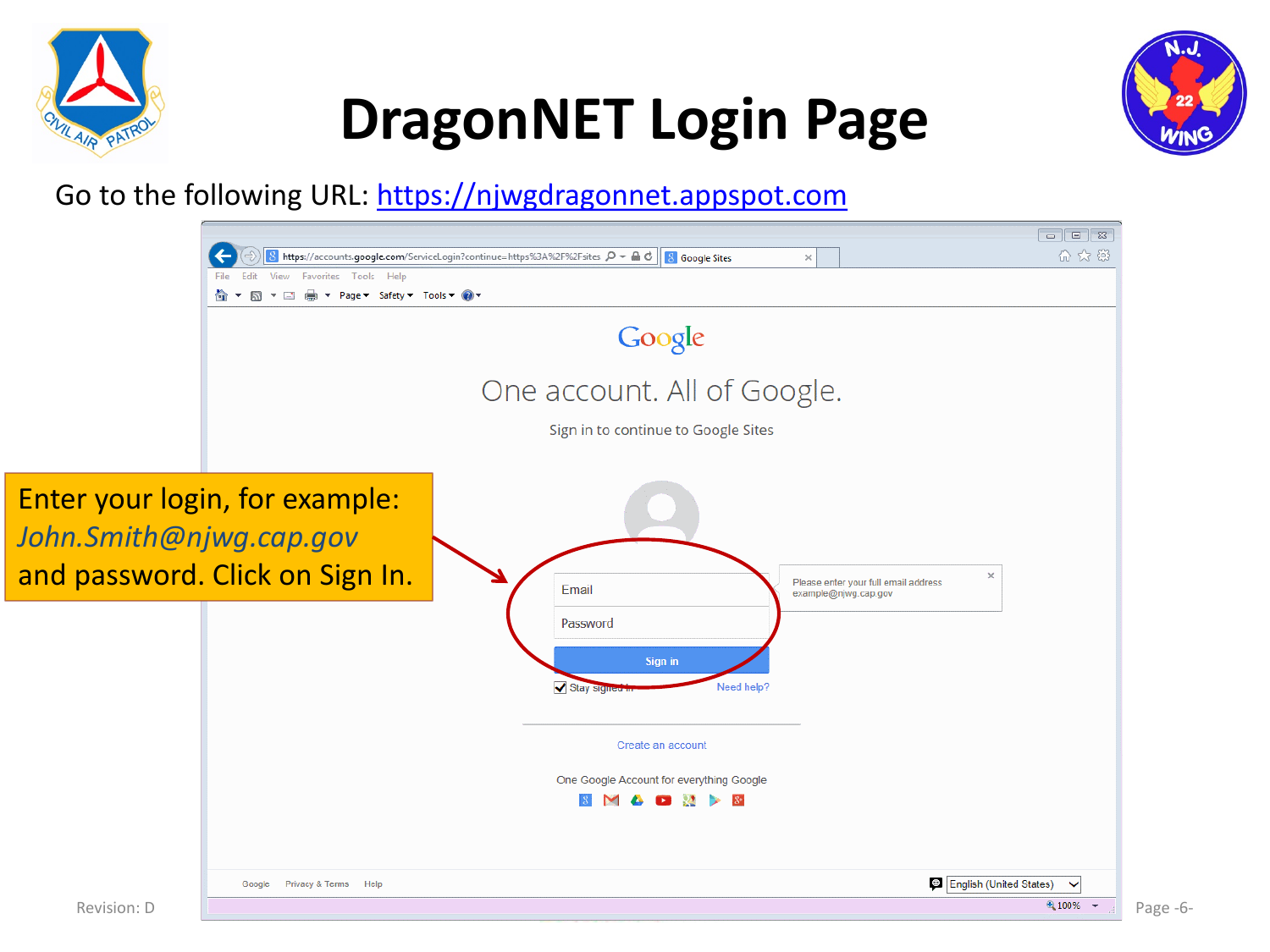

## **The DragonNET Landing Page**





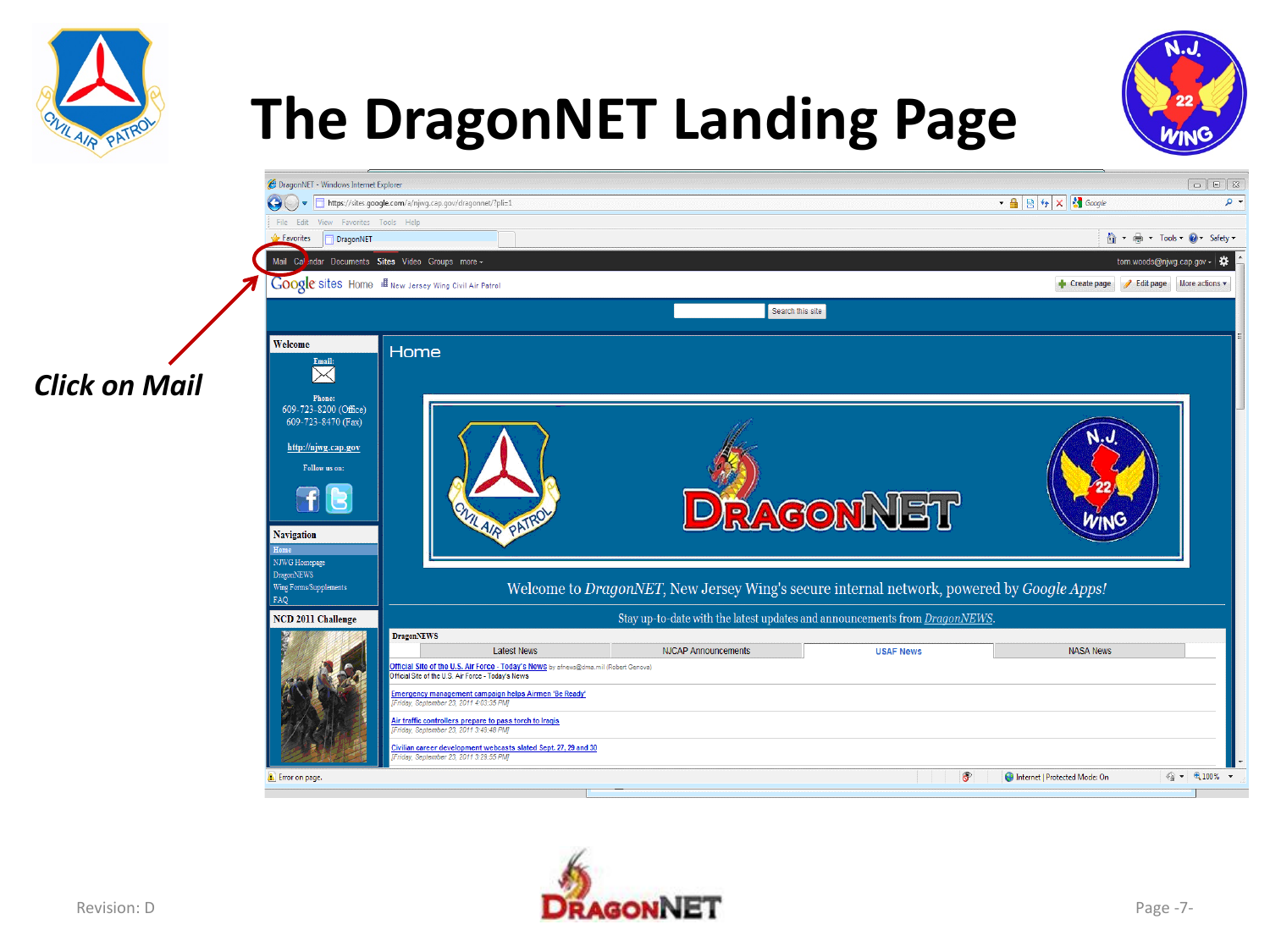

### **DragonMail Inbox**



*Click on the icon at the top right of the page and scroll down to Settings. Click there.*

| М<br><b>DRAGONNET</b>                                                                                                                                                            |                                                         | ັ<br>$\mathsf{Q}$<br>$\overline{\mathbf{v}}$                                                                                         | W.<br>oods@njwg.cap.gov <del>+</del>                   |  |  |
|----------------------------------------------------------------------------------------------------------------------------------------------------------------------------------|---------------------------------------------------------|--------------------------------------------------------------------------------------------------------------------------------------|--------------------------------------------------------|--|--|
| Mail *                                                                                                                                                                           | $\overline{\blacktriangleleft}$ $\circ$<br>o<br>$\bf 0$ | î<br>$\blacklozenge$ .<br>h v<br>C<br>More $\overline{\phantom{a}}$                                                                  | <b>Ö</b> .∼                                            |  |  |
| <b>COMPOSE</b>                                                                                                                                                                   | ▼ Unread                                                |                                                                                                                                      | $\overline{\mathbf{v}}$                                |  |  |
| Inbox<br>Important<br>Sent Mail<br><b>Drafts</b><br>All Mail<br>Spam (1)<br>Trash<br>[Imap]/Drafts<br><b>Deleted Messages</b><br>Norton AntiSpam Fold<br>Sent Messages<br>More - | Woohoo! You've read all the messages in your inbox.     |                                                                                                                                      |                                                        |  |  |
|                                                                                                                                                                                  | * Everything else                                       |                                                                                                                                      | 1-2 of $2$ $\overline{ }$                              |  |  |
|                                                                                                                                                                                  | <b>V * D</b> me                                         | Pre-Flight Inspections - Important - March 12, 2014 Pilots: During the SAREX last weekend, several of the aircraft were given a spot | $\text{C}$ 9:10 pm                                     |  |  |
|                                                                                                                                                                                  | Porath, Franklin<br><b>V &amp; D</b>                    | Wing Conference Seminars - All: Thank you for being part of the 2014 New Jersey Wing Civil Air Patrol Conference on Saturday,        | Mar 11                                                 |  |  |
|                                                                                                                                                                                  |                                                         |                                                                                                                                      |                                                        |  |  |
|                                                                                                                                                                                  | 0.02 GB (0%) of 30 GB used<br>Manage                    | @2014 Google - Terms of Service - Privacy Policy - Program Policies<br>Powered by $Google$                                           | Last account activity: 9 minutes ago<br><b>Details</b> |  |  |

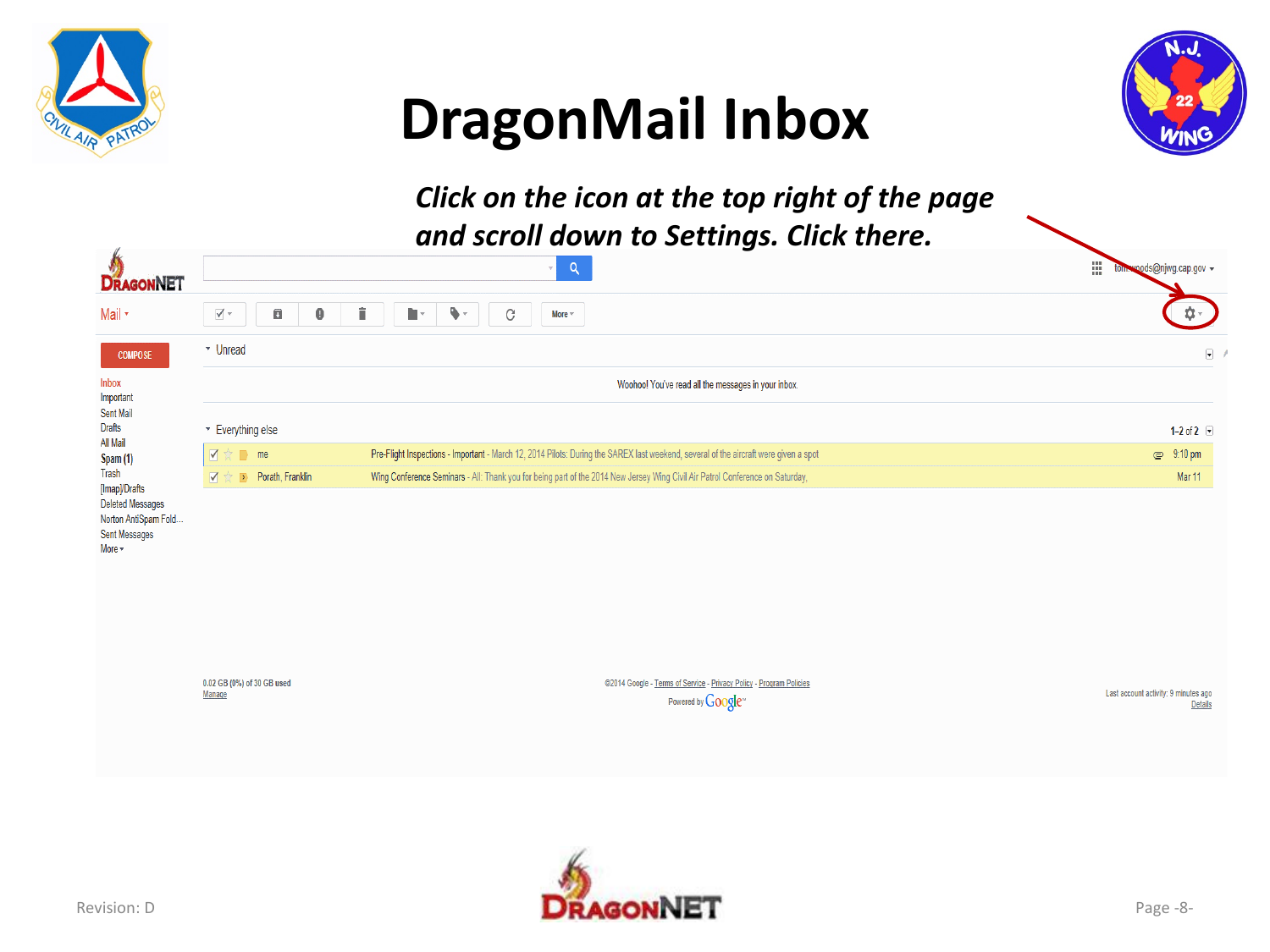





#### *Go to the Forwarding and POP/IMAP tab*

| <b>DRAGONNET</b>                                                                                                                                                                                                       |                                                                                                                   | Q                                                                                                                                                                                                                                                                                                                                                                                                                                                                                                                                                                                                                                                                                                                                                                             | 薑<br>tom.woods@njwg.cap.gov →                          |
|------------------------------------------------------------------------------------------------------------------------------------------------------------------------------------------------------------------------|-------------------------------------------------------------------------------------------------------------------|-------------------------------------------------------------------------------------------------------------------------------------------------------------------------------------------------------------------------------------------------------------------------------------------------------------------------------------------------------------------------------------------------------------------------------------------------------------------------------------------------------------------------------------------------------------------------------------------------------------------------------------------------------------------------------------------------------------------------------------------------------------------------------|--------------------------------------------------------|
| Mail *                                                                                                                                                                                                                 | Settings                                                                                                          |                                                                                                                                                                                                                                                                                                                                                                                                                                                                                                                                                                                                                                                                                                                                                                               | <b>立。</b>                                              |
| <b>COMPOSE</b><br><b>Inbox</b><br>Important<br><b>Sent Mail</b><br><b>Drafts</b><br>All Mail<br>Spam (1)<br>Trash<br>[Imap]/Drafts<br><b>Deleted Messages</b><br>Norton AntiSpam Fold<br>Sent Messages<br>More $\star$ | <b>General Labels Inbox Accounts Filte</b><br>Forwarding:<br>Learn more                                           | <b>Forwarding and POP/IMAP</b><br><b>Labs</b> Offline Themes<br>hat:<br><b>O</b> Disable forware<br>V and keep New Jersey Wing Civil Air Patrol Mail's copy in the Inbox<br>Forward a copy of incoming mail to<br>$\checkmark$<br>Add a forwarding address<br>Tip: You can also forward only some of your mail by creating a filter!                                                                                                                                                                                                                                                                                                                                                                                                                                          |                                                        |
|                                                                                                                                                                                                                        | <b>POP Download:</b><br>Learn more                                                                                | 1. Status: POP is enabled for all mail that has arrived since 3/28/11<br>O Enable POP for all mail (even mail that's already been downloaded)<br>○ Enable POP for mail that arrives from now on<br>O Disable POP<br>2. When messages are accessed with POP keep New Jersey Wing Civil Air Patrol Mail's copy in the Inbox<br>$\vee$<br>3. Configure your email client (e.g. Outlook, Eudora, Netscape Mail)<br><b>Configuration instructions</b>                                                                                                                                                                                                                                                                                                                              |                                                        |
|                                                                                                                                                                                                                        | <b>IMAP Access:</b><br>(access New Jersey Wing Civil Air Patrol Mail from other clients using IMAP)<br>Learn more | <b>Status: IMAP is enabled</b><br><b>Enable IMAP</b><br>O Disable IMAP<br>When I mark a message in IMAP as deleted:<br>O Auto-Expunge on - Immediately update the server. (default)<br><sup>6</sup> Auto-Expunge off - Wait for the client to update the server.<br>When a message is marked as deleted and expunged from the last visible IMAP folder:<br>○ Archive the message (default)<br>Move the message to the Trash<br>O Immediately delete the message forever<br><b>Folder Size Limits</b><br>. Do not limit the number of messages in an IMAP folder (default)<br>$\circ$ Limit IMAP folders to contain no more than this many messages 1,000 $\checkmark$<br>Configure your email client (e.g. Outlook, Thunderbird, iPhone)<br><b>Configuration instructions</b> |                                                        |
|                                                                                                                                                                                                                        | 0.02 GB (0%) of 30 GB used<br>Manage                                                                              | Save Changes Cancel<br>@2014 Google - Terms of Service - Privacy Policy - Program Policies<br>Powered by Google <sup>®</sup>                                                                                                                                                                                                                                                                                                                                                                                                                                                                                                                                                                                                                                                  | Last account activity: 9 minutes ago<br><b>Details</b> |

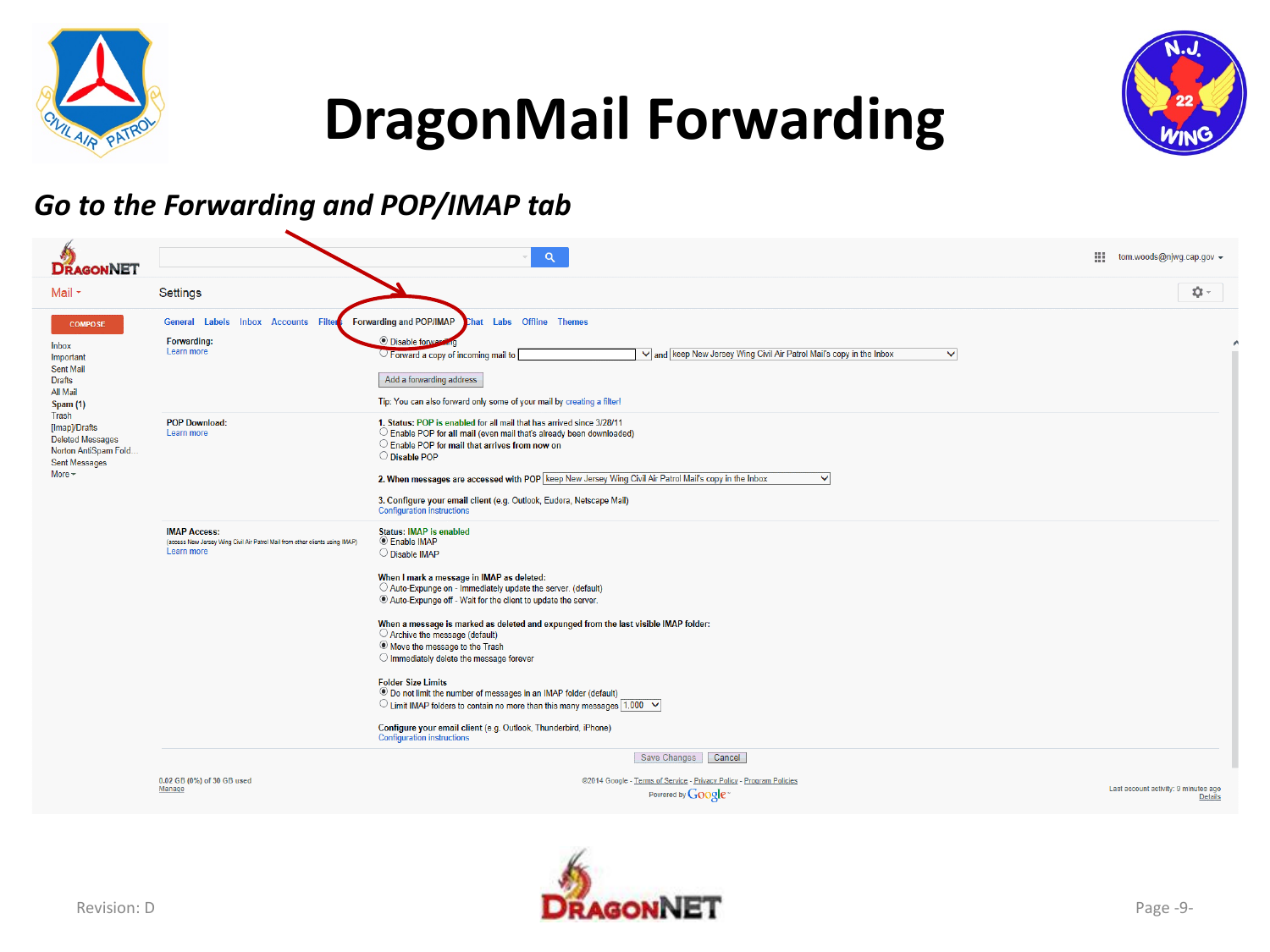

### **Mail Forwarding**



| Filters Forwarding and POP/IMAP Chat Labs Offline Themes<br>General Labels<br><b>Inbox Accounts</b>                                                               |                                                                                                                   |  |  |
|-------------------------------------------------------------------------------------------------------------------------------------------------------------------|-------------------------------------------------------------------------------------------------------------------|--|--|
| Forwarding:<br>$\bigcirc$ Disable forwarding                                                                                                                      |                                                                                                                   |  |  |
| Learn more<br>● Forward a copy of incoming mail to                                                                                                                | V and keep New Jersey Wing Civil Air Patrol Mail's copy in the Inbox<br>$\checkmark$                              |  |  |
|                                                                                                                                                                   |                                                                                                                   |  |  |
| Add a forwarding address                                                                                                                                          |                                                                                                                   |  |  |
| Tip: You can also forward only some of your mail by crea                                                                                                          |                                                                                                                   |  |  |
| 1. Status: POP is enabled for all mail that has arrived si<br><b>POP Download:</b>                                                                                | • Enter your preferred email account                                                                              |  |  |
| $\circlearrowright$ Enable POP for all mail (even mail that's already bee<br>Learn more                                                                           |                                                                                                                   |  |  |
| $\circ$ Enable POP for mail that arrives from now on                                                                                                              | <b>here. For example:</b> jsmith@gmail.com                                                                        |  |  |
| O Disable POP                                                                                                                                                     | • Select "delete New Jersey Wing Civil Air                                                                        |  |  |
| 2. When messages are accessed with POP keep New                                                                                                                   |                                                                                                                   |  |  |
|                                                                                                                                                                   | Patrol Mail's copy"                                                                                               |  |  |
| 3. Configure your email client (e.g. Outlook, Eudora, N<br><b>Configuration instructions</b>                                                                      |                                                                                                                   |  |  |
|                                                                                                                                                                   | - Email will be forwarded to the address                                                                          |  |  |
| <b>IMAP Access:</b><br><b>Status: IMAP is enabled</b><br><sup>●</sup> Enable IMAP<br>(access New Jersey Wing Civil Air Patrol Mail from other clients using IMAP) |                                                                                                                   |  |  |
| Learn more<br>◯ Disable IMAP                                                                                                                                      | you enter here.                                                                                                   |  |  |
|                                                                                                                                                                   | - That's all you have to do.                                                                                      |  |  |
| When I mark a message in IMAP as deleted:<br>$\bigcirc$ Auto-Expunge on - Immediately update the server. (derayally                                               |                                                                                                                   |  |  |
| <sup>®</sup> Auto-Expunge off - Wait for the client to update the server.                                                                                         |                                                                                                                   |  |  |
|                                                                                                                                                                   |                                                                                                                   |  |  |
| ◯ Archive the message (default)                                                                                                                                   | • Click on Save Changes at<br>When a message is marked as deleted and expunged from the last visible IMAP folder: |  |  |
| Move the message to the Trash                                                                                                                                     |                                                                                                                   |  |  |
| $\bigcirc$ Immediately delete the message forever                                                                                                                 | the bottom of the page                                                                                            |  |  |
|                                                                                                                                                                   | and exit DragonMail                                                                                               |  |  |
| <b>Folder Size Limits</b><br><sup>●</sup> Do not limit the number of messages in an IMAP folder (default)                                                         |                                                                                                                   |  |  |
| $\circ$ Limit IMAP folders to contain no more than this many messages 1,000 $\checkmark$                                                                          | <i>•You are done!</i>                                                                                             |  |  |
|                                                                                                                                                                   |                                                                                                                   |  |  |
| Configure your email client (e.g. Outlook, Thunderbird, iPhone)<br><b>Configuration instructions</b>                                                              |                                                                                                                   |  |  |
|                                                                                                                                                                   | <b>Save Changes</b><br>Cancel                                                                                     |  |  |

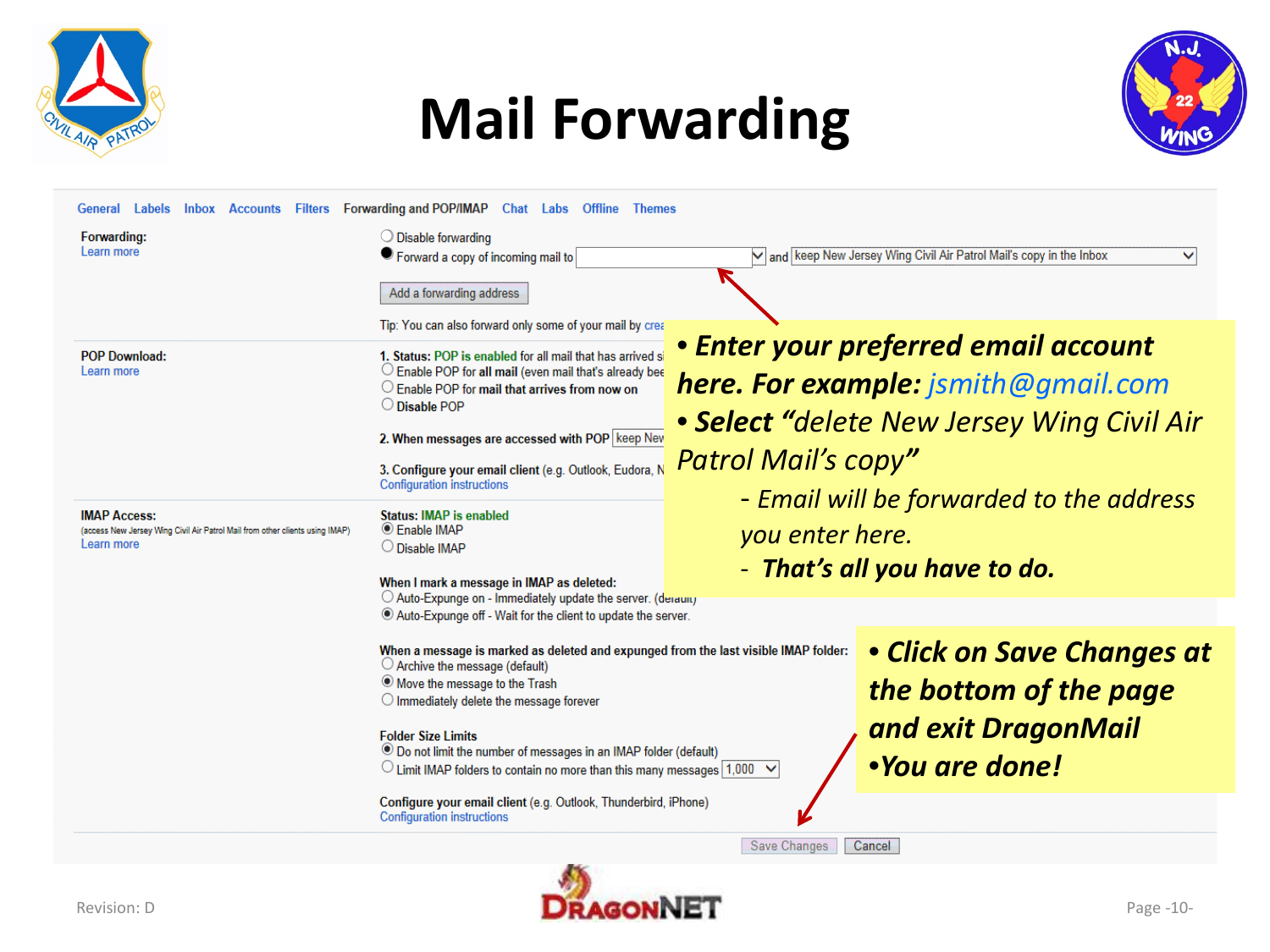



### **Set Up for Mobile Device Access**

| General Labels Inbox Accounts                                                                                     | Filters Forwarding and POP/IMAP Chat Labs Offline Themes                                                                                                                                                                                                                                                                                                                                            |                                                                                           |
|-------------------------------------------------------------------------------------------------------------------|-----------------------------------------------------------------------------------------------------------------------------------------------------------------------------------------------------------------------------------------------------------------------------------------------------------------------------------------------------------------------------------------------------|-------------------------------------------------------------------------------------------|
| Forwarding:                                                                                                       | $\bigcirc$ Disable forwarding                                                                                                                                                                                                                                                                                                                                                                       |                                                                                           |
| Learn more                                                                                                        | ● Forward a copy of incoming mail to                                                                                                                                                                                                                                                                                                                                                                | $\vee$ and keep New Jersey Wing Civil Air Patrol Mail's copy in the Inbox<br>$\checkmark$ |
|                                                                                                                   | Add a forwarding address<br>Tip: You can also forward only some of your mail by creating a filter!                                                                                                                                                                                                                                                                                                  |                                                                                           |
| <b>POP Download:</b><br>Learn more                                                                                | Status: POP is enabled for all mail that has arrived since 3/28/11<br>Enable POP for all mail (even mail that's already been downloaded)<br>C Enable POP for mail that arrives from now on<br>O Disable POP<br>2. When messages are accessed with <b>COP</b> keep New Jersey Wing Civil Air Patrol Mail's copy in the Inbox<br>3. Configure your email client (e.g. Outlook, Eudora, Netscape Mail) |                                                                                           |
|                                                                                                                   | <b>Configuration instructions</b>                                                                                                                                                                                                                                                                                                                                                                   |                                                                                           |
| <b>IMAP Access:</b><br>(access New Jersey Wing Civil Air Patrol Mail from other clients using IMAP)<br>Learn more | <b>Status IMAP</b> is enabled<br>C Enable IMAP<br>O Dischle IMAP                                                                                                                                                                                                                                                                                                                                    | • Setup the following parameters                                                          |
|                                                                                                                   | When Mark a message in IMAP as deleted:<br>○ Auto Expunge on - Immediately update the server. (default)<br><sup>O</sup> Auto-Expunge off - Wait for the client to update the server.                                                                                                                                                                                                                |                                                                                           |
|                                                                                                                   | wines a message is marked as deleted and expunged from the last visible IMAP folder:<br>$\bigcirc$ Archive the message (default)<br>Moye the message to the Trash<br>In mediately delete the message forever                                                                                                                                                                                        |                                                                                           |
|                                                                                                                   | <b>Folder Size Limits</b><br><sup>●</sup> Do not limit the number of messages in an IMAP folder (default)<br>$\circ$ Limit IMAP folders to contain no more than this many messages 1,000 $\checkmark$<br>Configure your email client (e.g. Outlook, Thunderbird, iPhone)                                                                                                                            |                                                                                           |
|                                                                                                                   | <b>Configuration instructions</b>                                                                                                                                                                                                                                                                                                                                                                   | Save Changes<br>Cancel                                                                    |